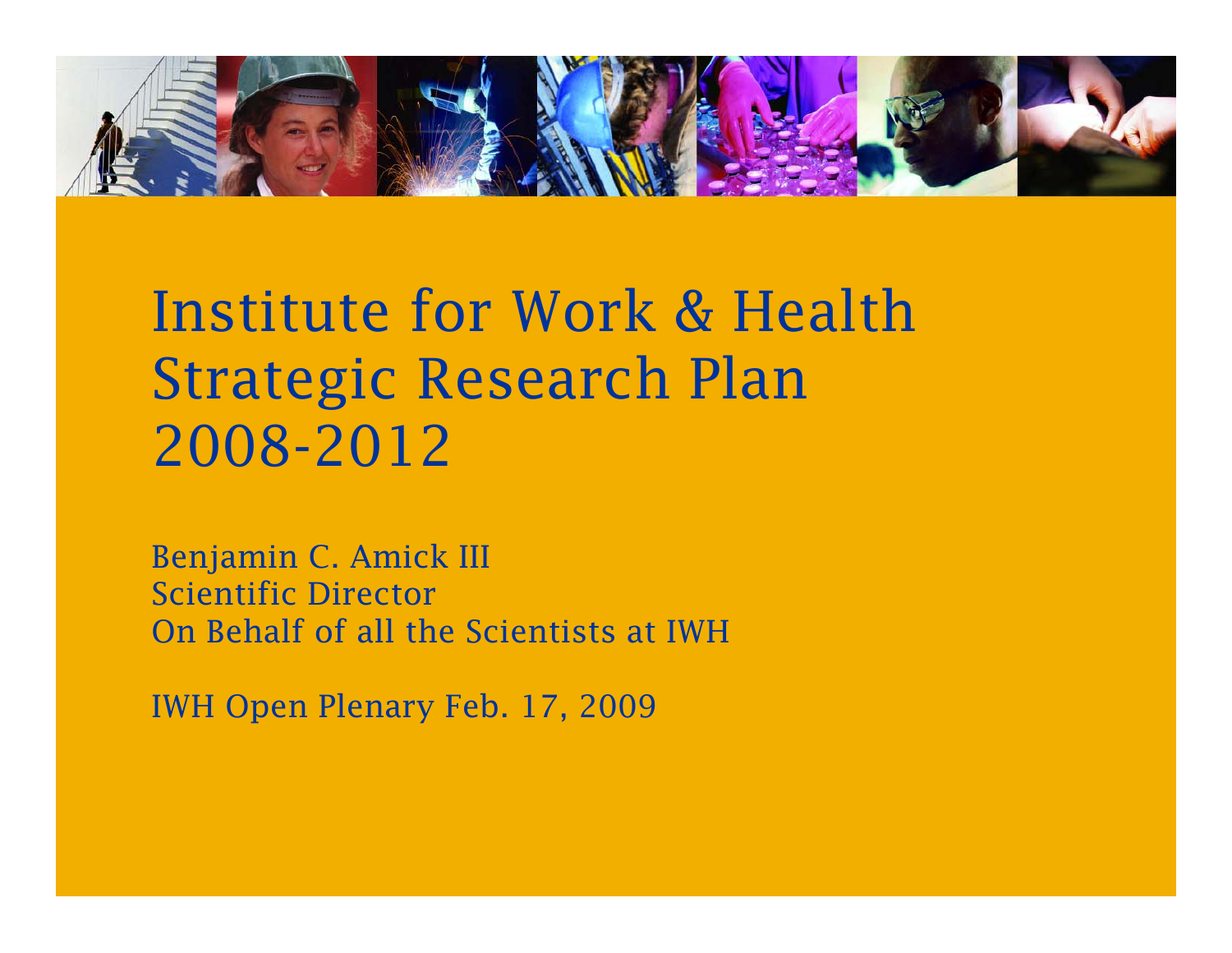

# **Our Mission**

The Institute for Work & Health *conducts*and *shares* research that protects and improves the health of working people and is valued by policy makers, workers and workplaces, clinicians and health and safety professionals.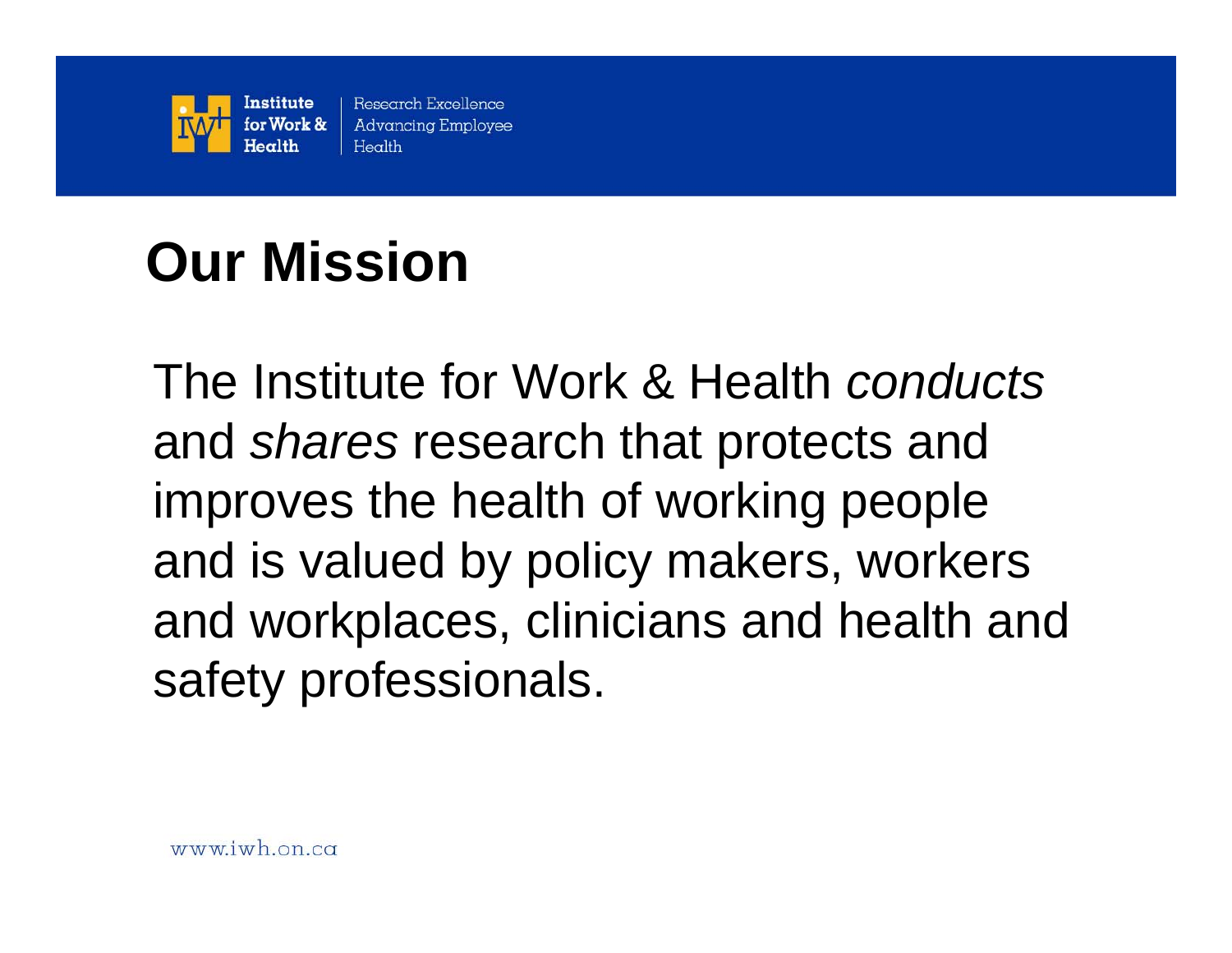

## **Why A Strategic Research Plan?**

- $\bullet$ Informs and guides internal planning for scientific activities
- $\bullet$  Creates the opportunity to exchange perspectives on valued research with stakeholders
- $\bullet$  Helps to foster synergy between stakeholders and IWH scientific staff
- Creates a shared vision of the Institute's research directions
- $\bullet$ Informs recruiting priorities
- $\bullet$  Allows the Scientific Director and Scientists to effectively communicate to both the IWH Scientific Advisory Committee (SAC) and Board of Directors (BoD)

www.iwh.on.ca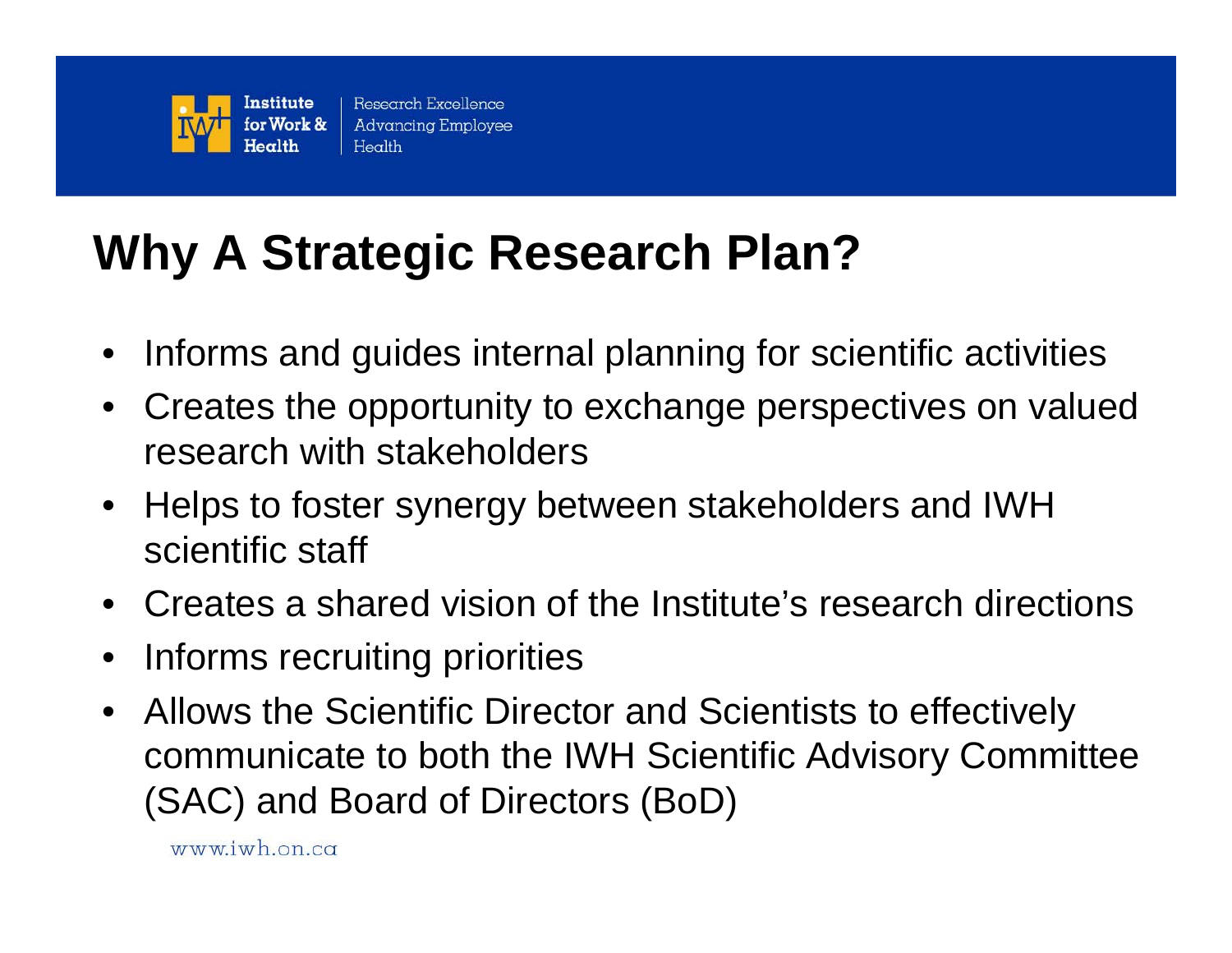

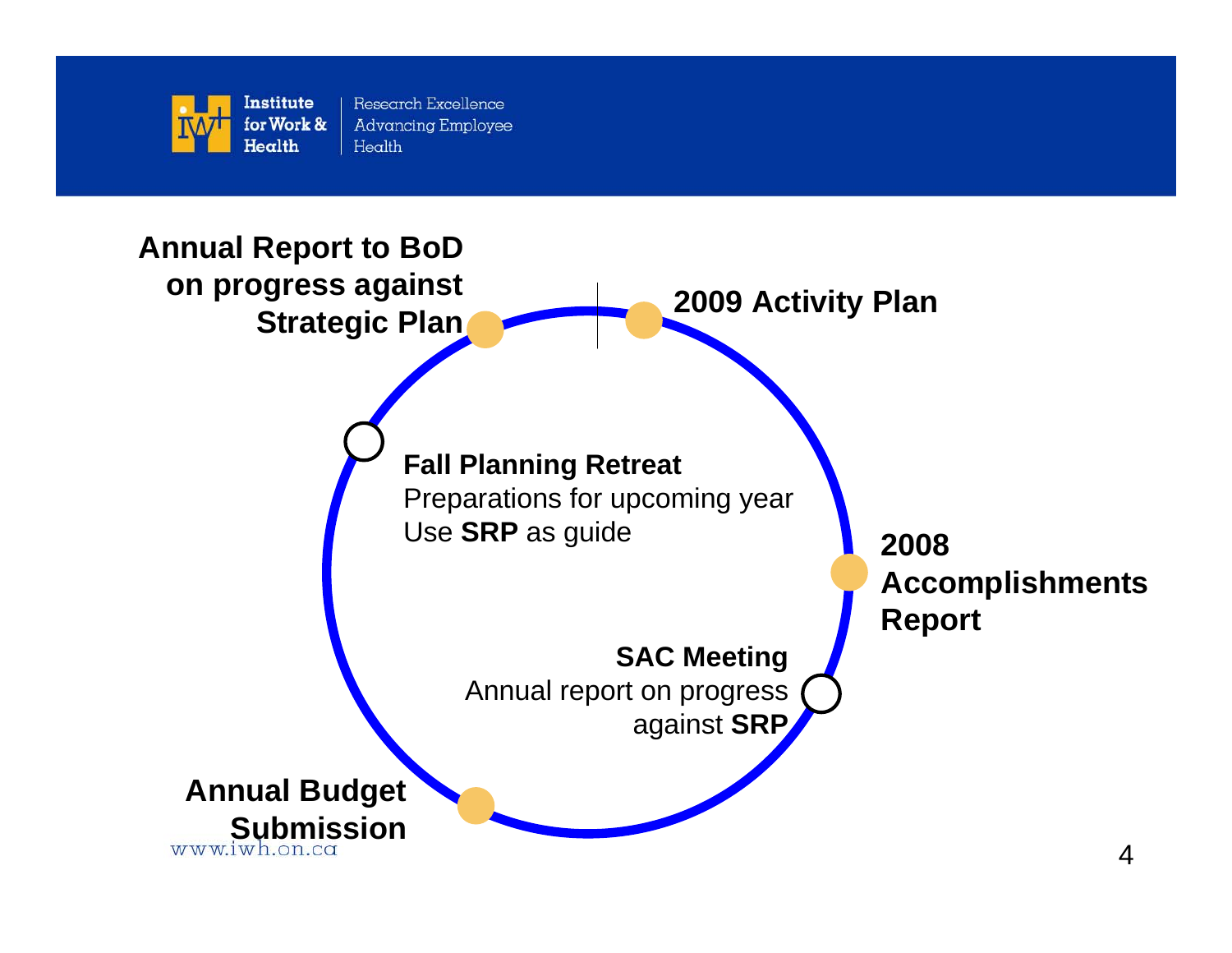

#### **Four Types of Research Activities at IWH**

- 1. Research Projects formally developed research projects linked to the strategic research plan
- 2. Training-Related Projects projects related to training programs that may or may not lead to research projects.
- 3. Strategic Collaborations are collaborative activities with key Ontario prevention system partners that likely lead to research projects and are linked to the strategic research plan.
- 4. Developmental Work work not fitting above, but linked to the strategic research plan, especially developmental workwww.iwh.on.ca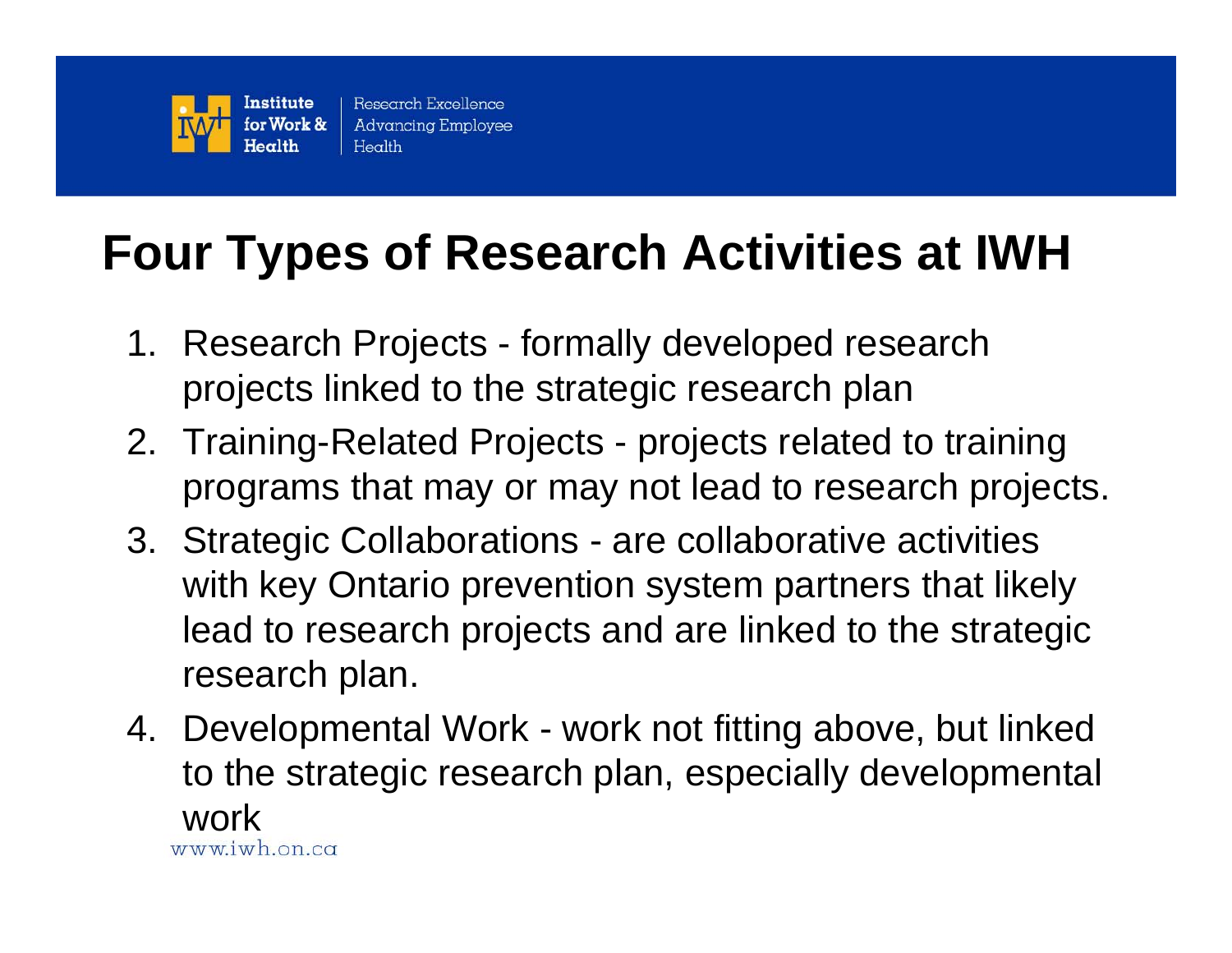

#### **The Institute is Organized To Foster Developing Innovative Science Based Solutions**

| Workforce | <b>Prevention</b>                     | <b>Prevention &amp;</b> |
|-----------|---------------------------------------|-------------------------|
| System    | <b>of</b>                             | Management              |
| Workplace | Work-Relatedof<br><b>Injury and</b>   | Work                    |
| Worker    | <b>Illness</b>                        | Disability              |
|           | <b>Scientific Foundation Programs</b> |                         |
|           | Knowledge Transfer & Exchange Program |                         |

www.iwh.on.ca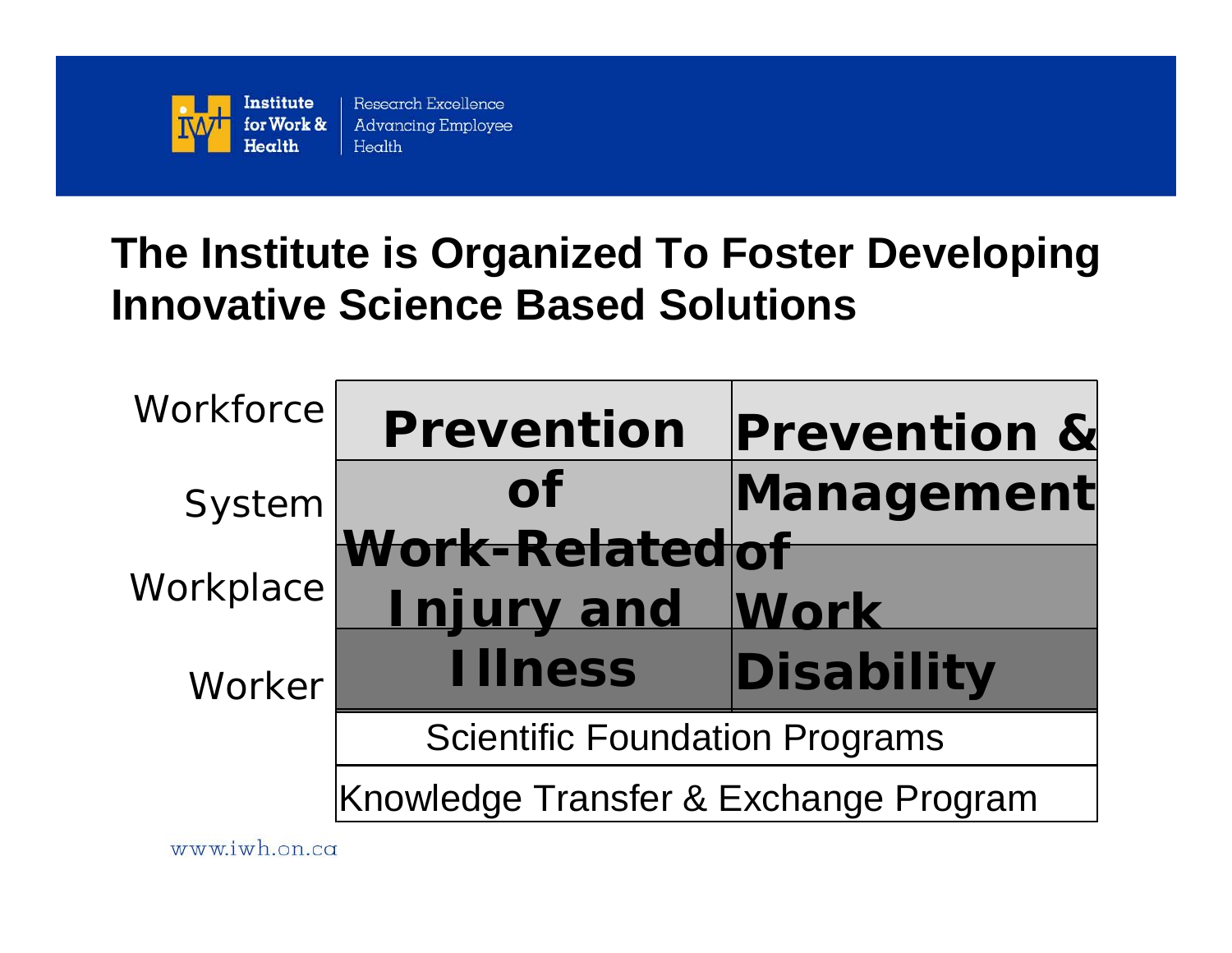

#### **Where Are We At?**

- 1. In 2007, IWH Scientists developed and drafted a Strategic Research Plan (SRP)
- 2. The SRP was circulated to all IWH scientific staff for comment
- 3. The SRP was presented to the IWH Scientific Advisory Committee in May 2008 who endorsed the SRP
- 4. SRP presented to IWH Board of Directors in June 2008 who endorsed the SRP
- 5. Institute engaged WSIB and OHSCO in summer 2008 for comment
- 6. 2008-2012 Strategic Research Plan finalized in September 2008
- 7. Scientific planning activities for 2009 were completed in December 2008
- 8. Returning to public discussion of plan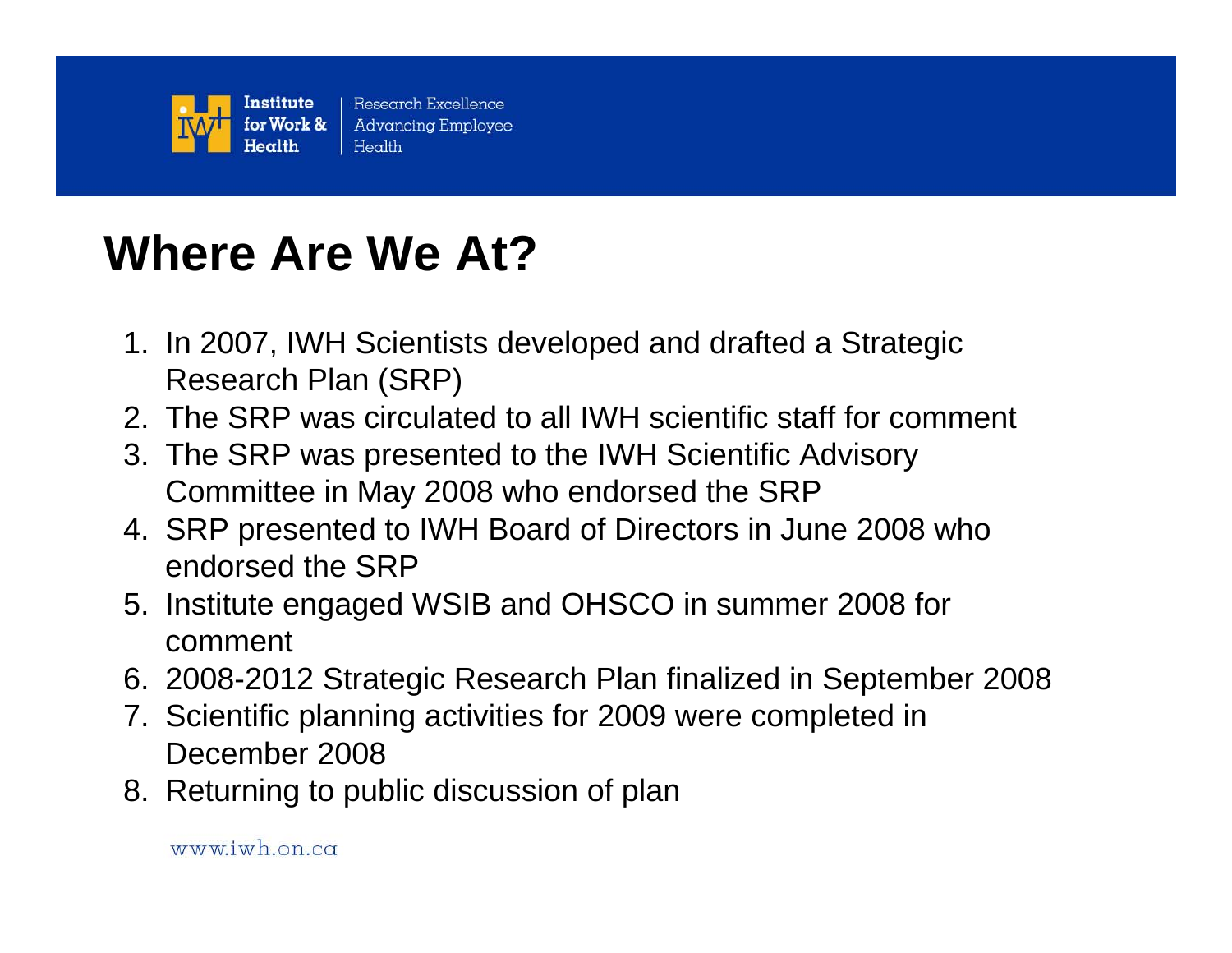

#### **Overview**

- • Research priorities (3), research areas (13), research foci  $(12)$ 
	- Commitment to Scientific Foundation Programs as core competencies
	- Shift from clinical research to health care research
	- Emphasize workplace-based research
	- – New Emphasis on research to provide solutions, support change and measure research uptake & impact
- • Resource commitments aligned to priorities:
	- Expand
	- Continue

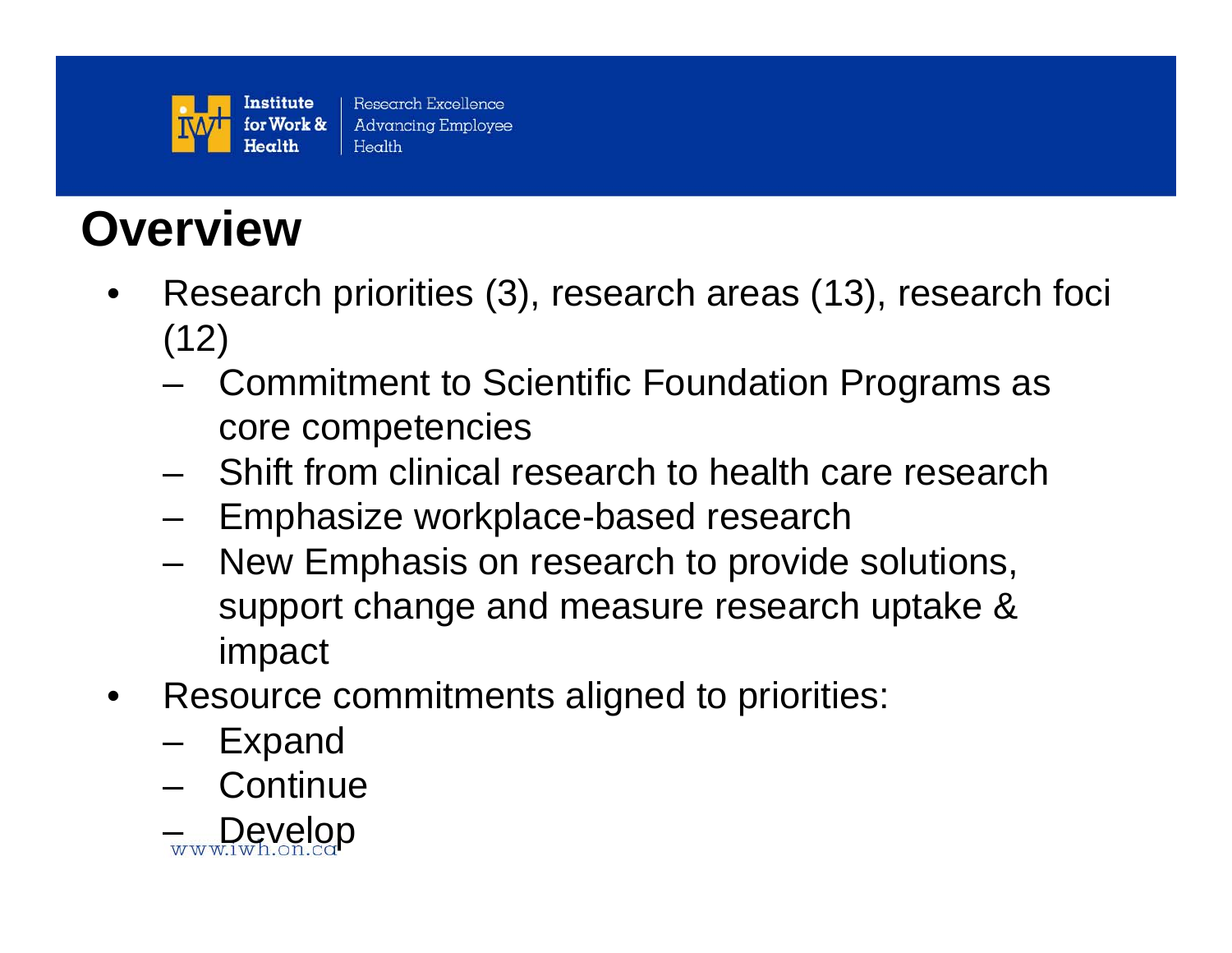

# **IWH Scientists' Top 5**

- a. Changing work experiences, workplaces and workers
- b. The design and performance of primary and secondary prevention systems
- c. Worker disability course and complexity
- d. Understanding workplaces and workplace change
- e. Health, functioning and productivity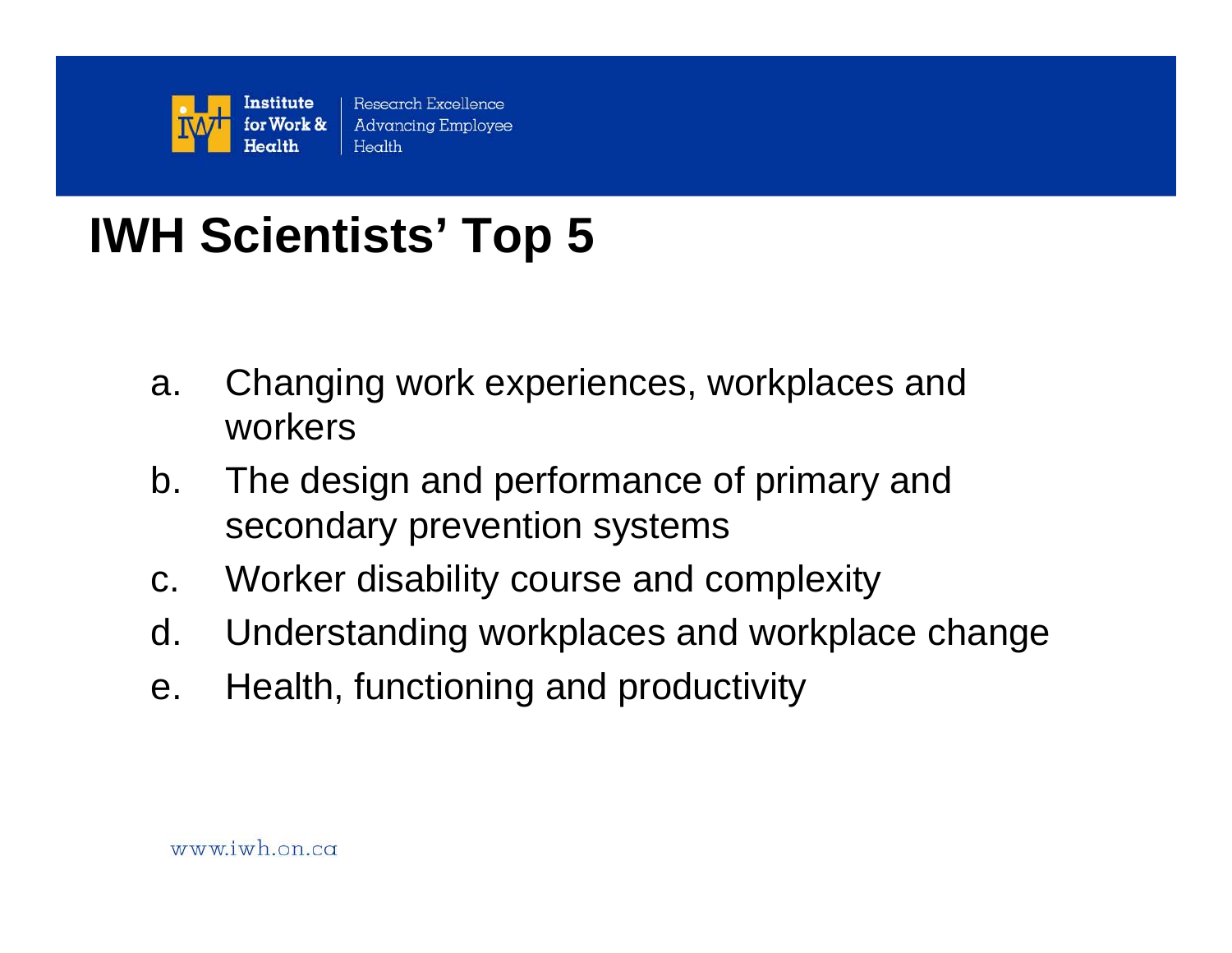

#### **Research Priority 1: Five Research Areas**

- 1. To generate, synthesize and share knowledge on work and health related to:
	- A. The changing nature of work and the workforce
	- B. Occupational health and safety and disability policy systems
	- C. Workplace policies, programs and practices
	- D. Work disability trajectories
	- E. Health care policies, programs and practices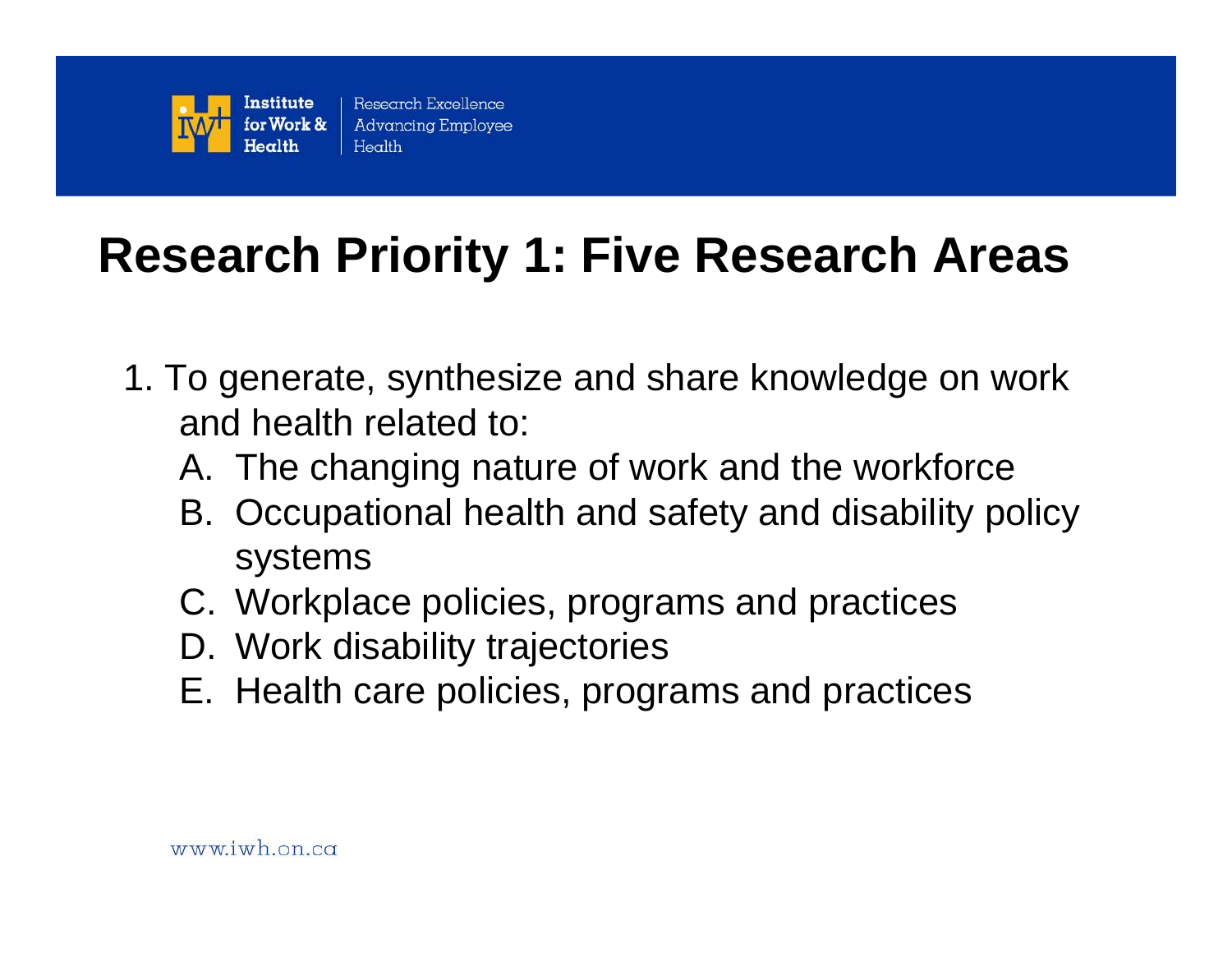

- A. The changing nature of work and the workforce
	- 1. Changing work experiences, workplaces and workers
	- 2. The changing policy landscape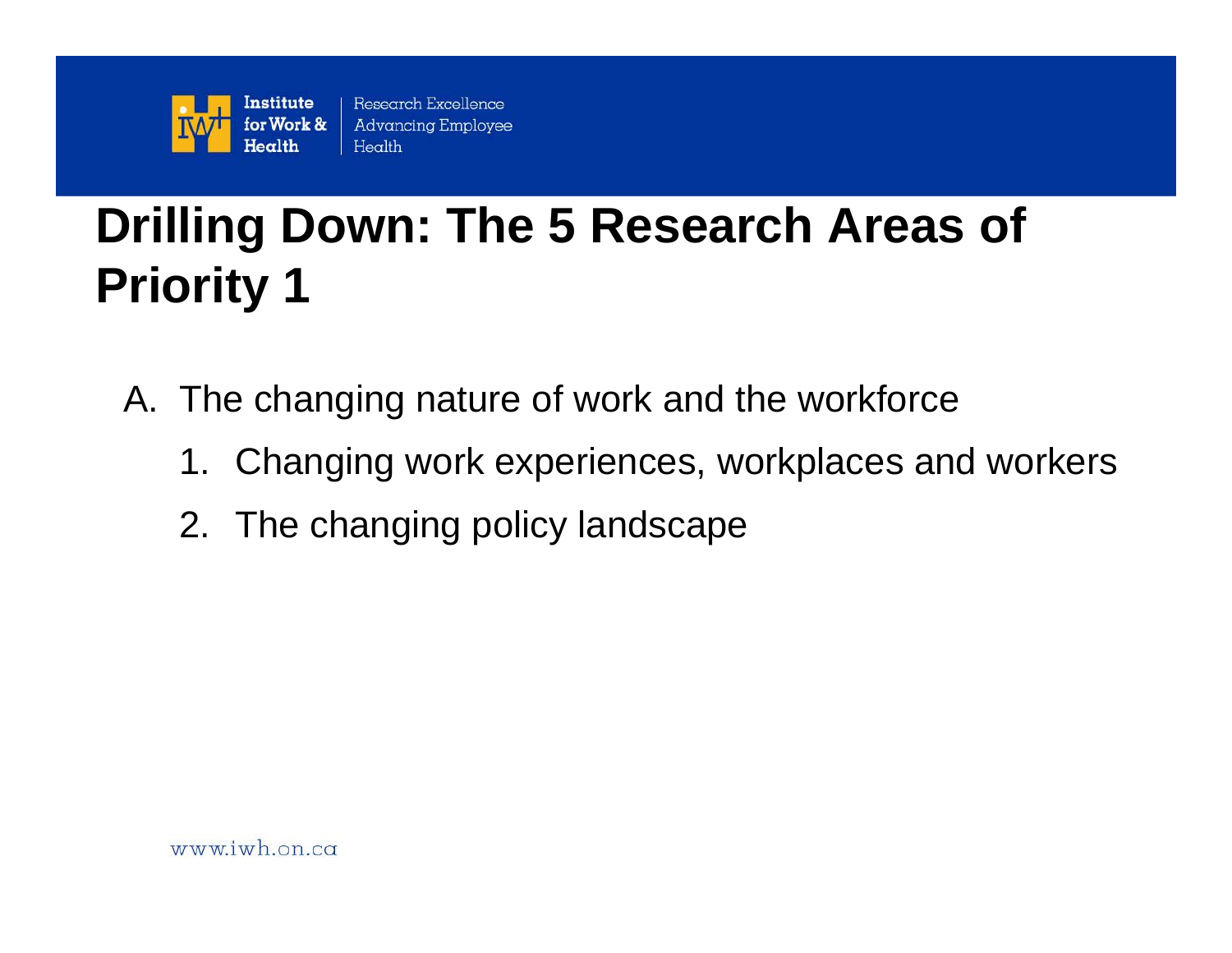

- B. Occupational health and safety and disability policy systems
	- 1. The design and performance of primary and secondary prevention systems
	- 2. The adequacy and equity of financial supports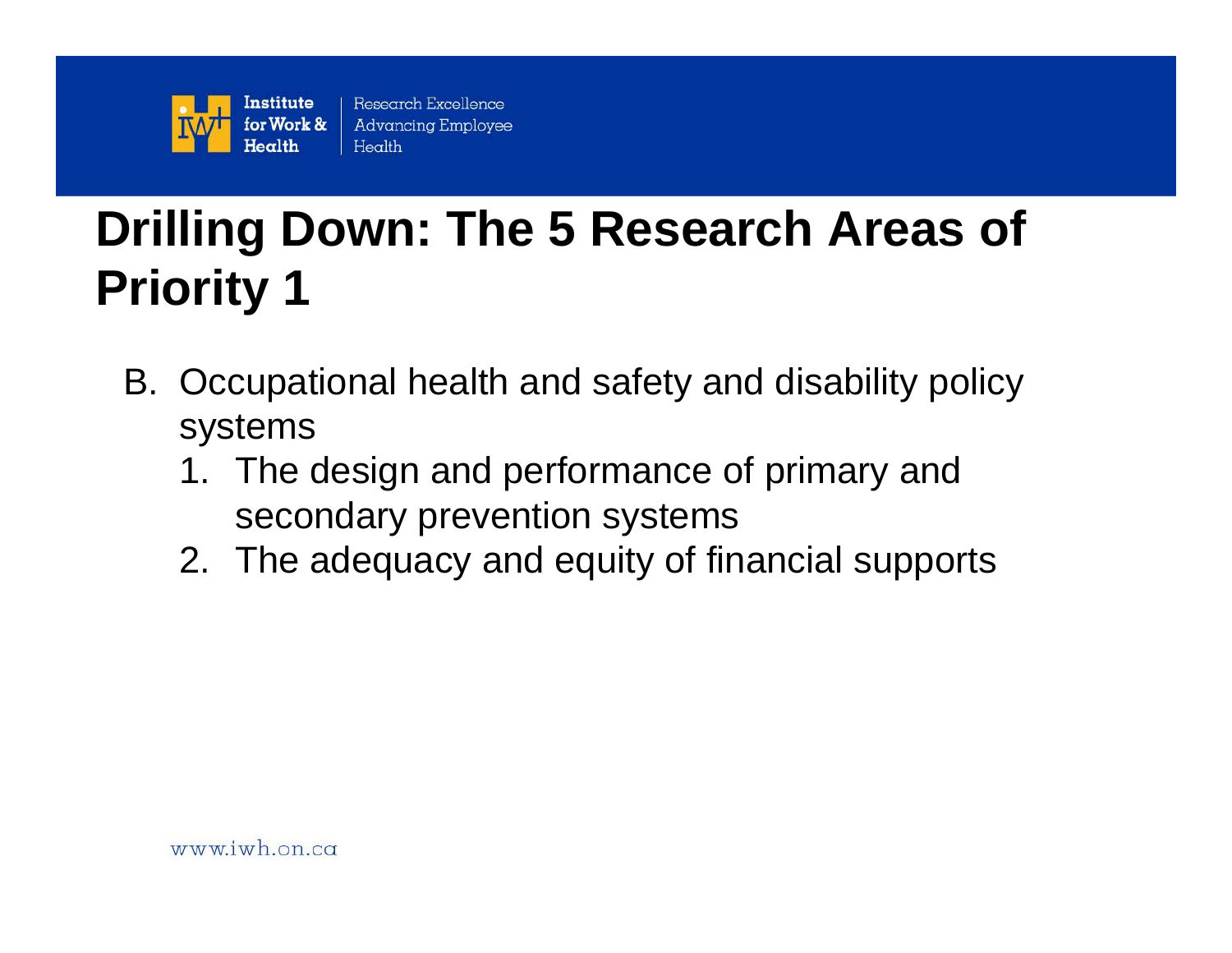

- C. Workplace Policies, Programs and Practices
	- 1. Understanding workplaces and workplace change
	- 2. Evidence synthesis in prevention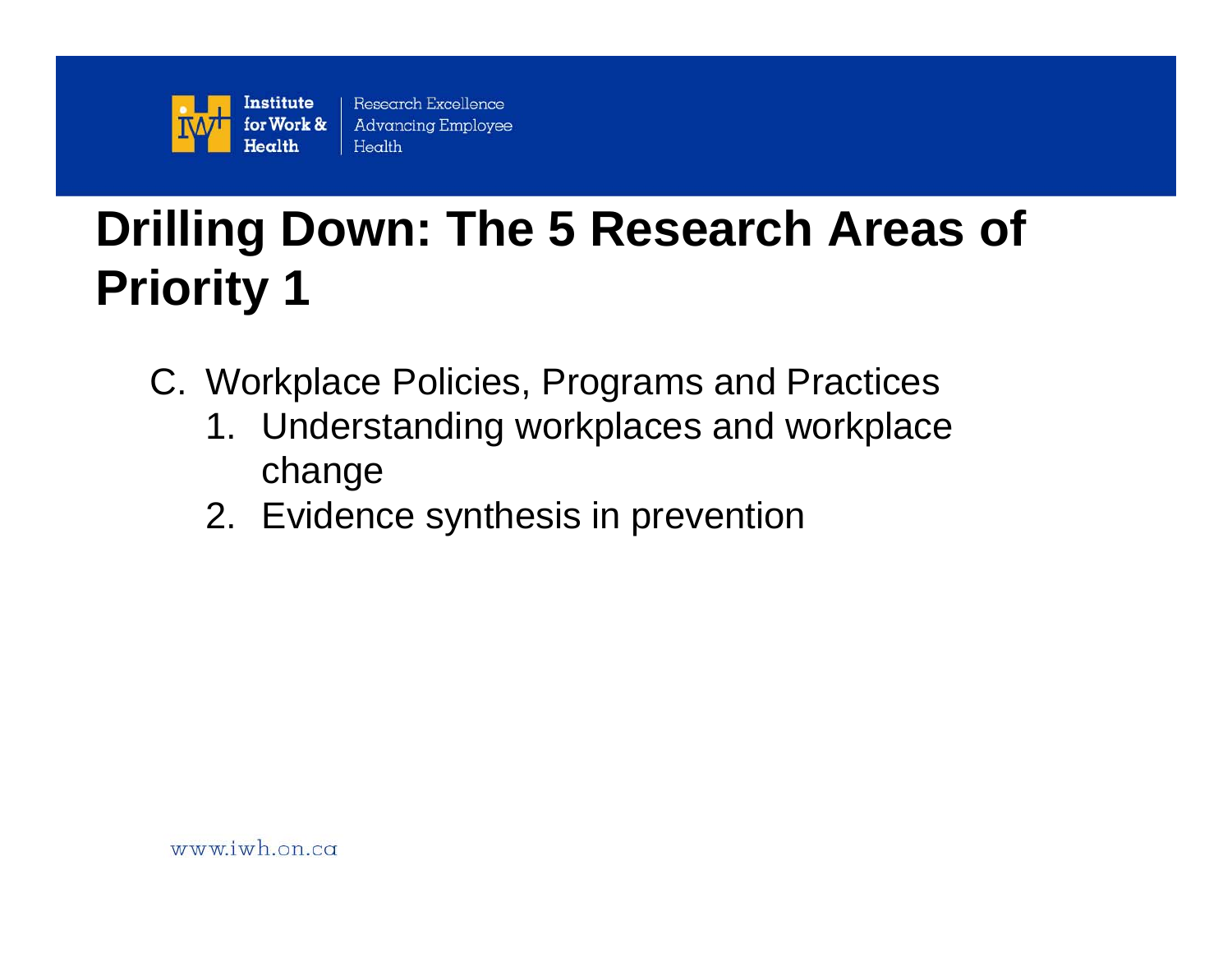

- D. Work Disability Trajectories
	- 1. Worker disability course and complexity
	- 2. Health, functioning and productivity
	- 3. Work disability programs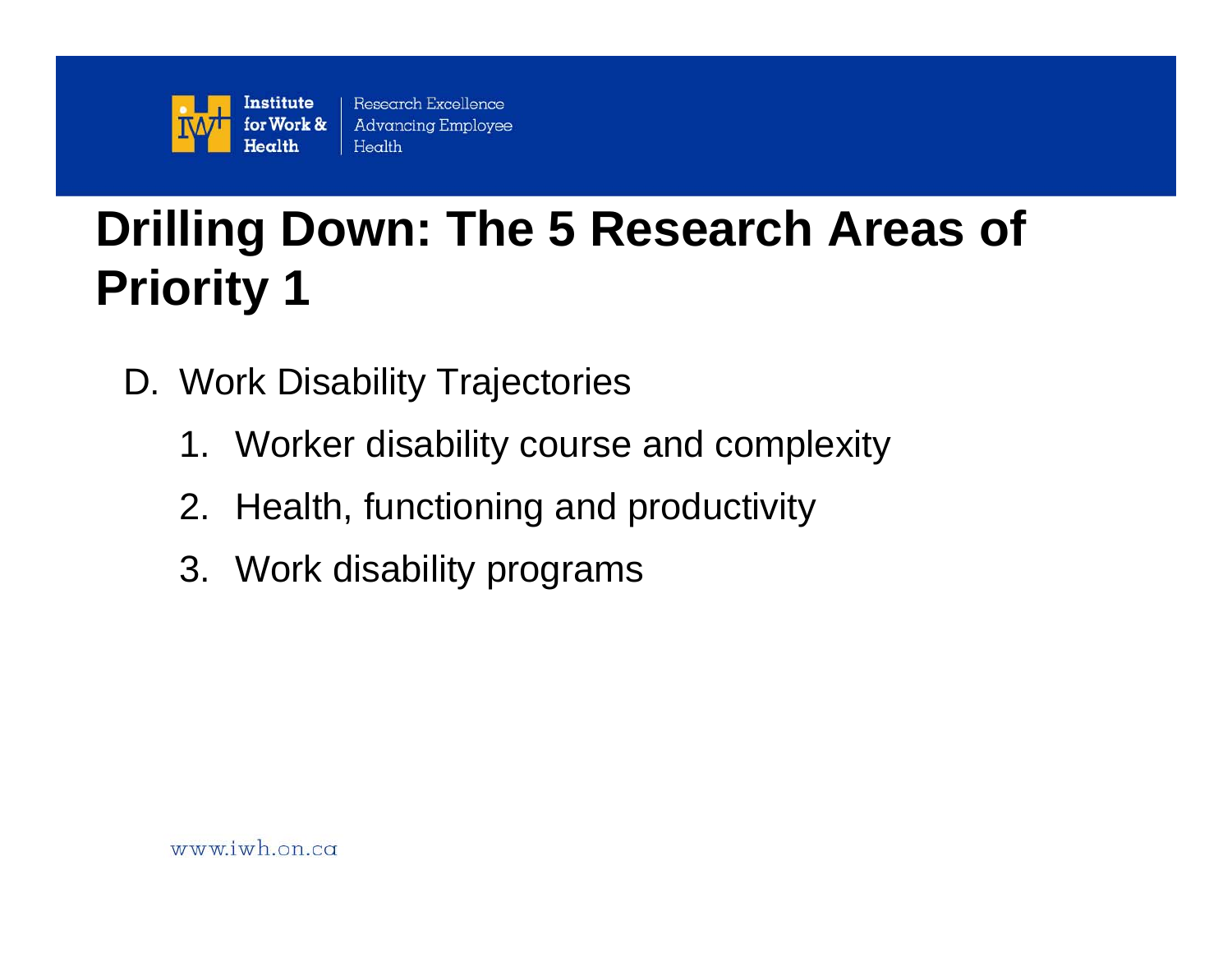

- E. Healthcare Policies, Programs and Practices
	- 1. Organization and delivery of health services for injured workers
	- 2. The impact of healthcare policies, programs and practices on workers with a) MSDs, and b) mental health conditions
	- 3. Evidence synthesis in healthcare policies, programs and practices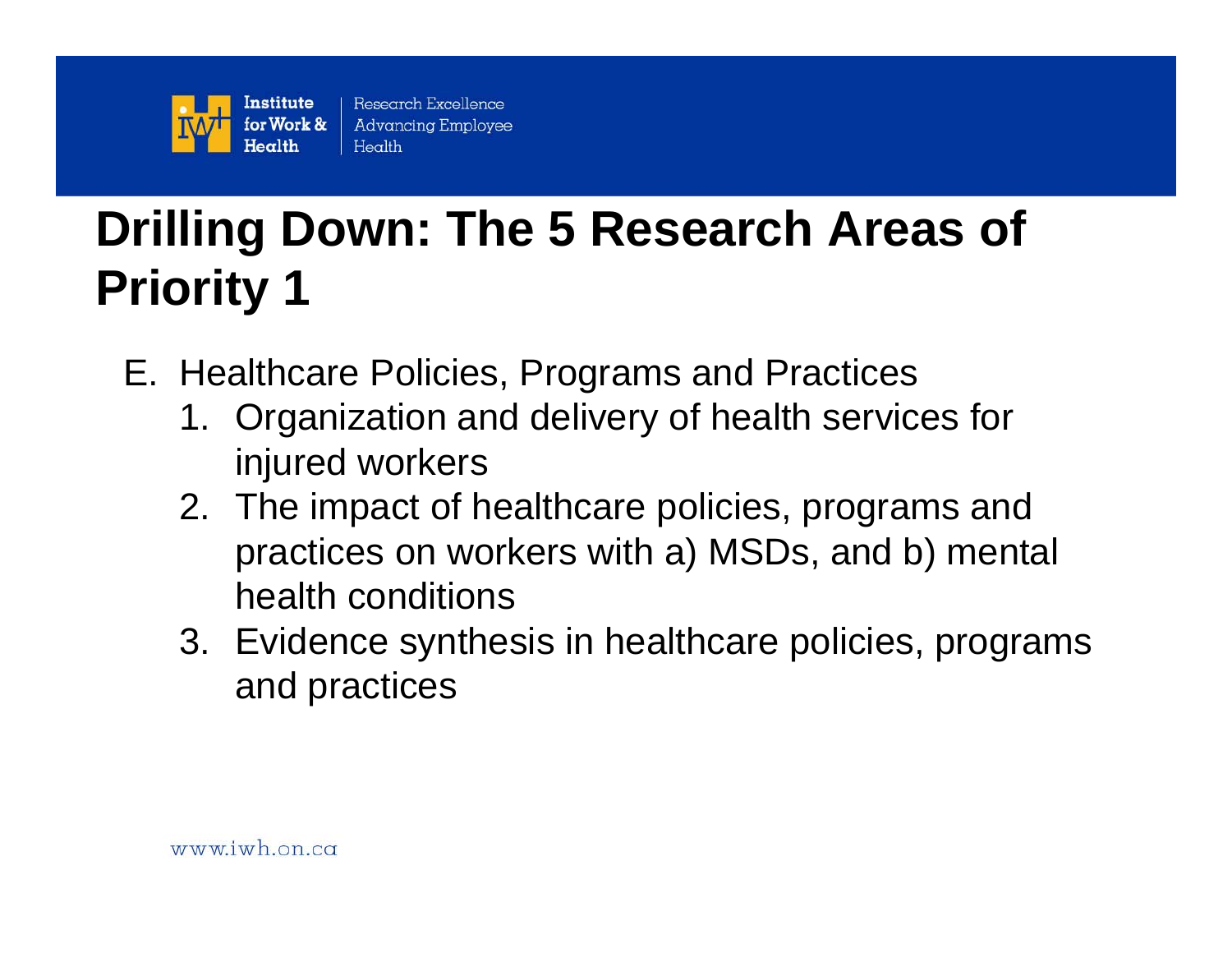

#### **Research Priority 2:Three Research Areas**

- 2. Develop and evaluate interventions and methods for understanding, implementing and monitoring evidencebased change to improve work and health.
	- A. Providing and evaluating solutions
	- B. Bringing about and sustaining change
	- C. Developing new metrics for assessing the impact of research and its application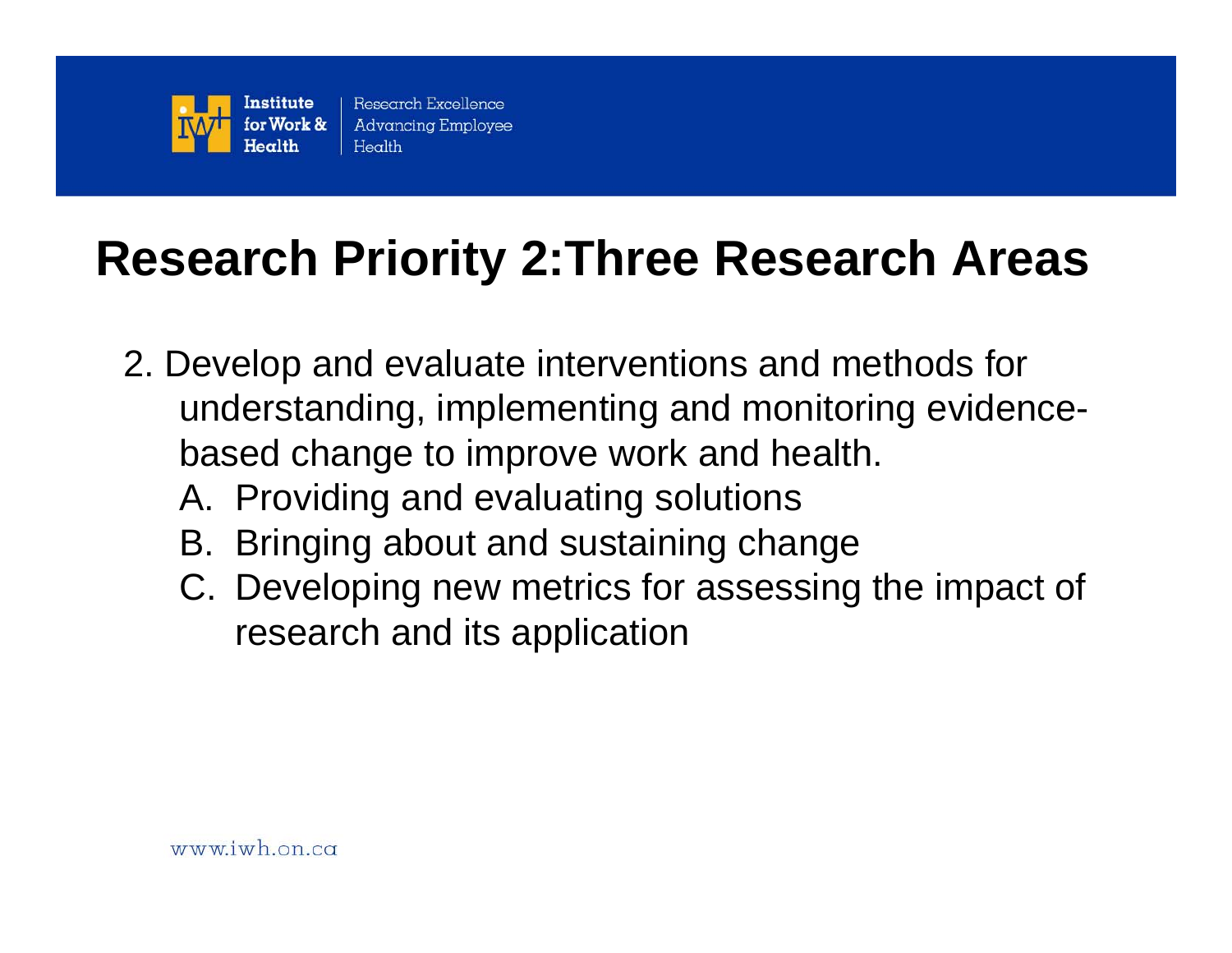

#### **Research Priority 3: Five Research Areas**

- 3. Continue to improve analytic, measurement and evidence synthesis methods in work and health research.
	- A. Measurement methods
	- B. Work and health data linkage
	- C. Analytic skills
	- D. Economic evaluation methods
	- E. Evidence synthesis methods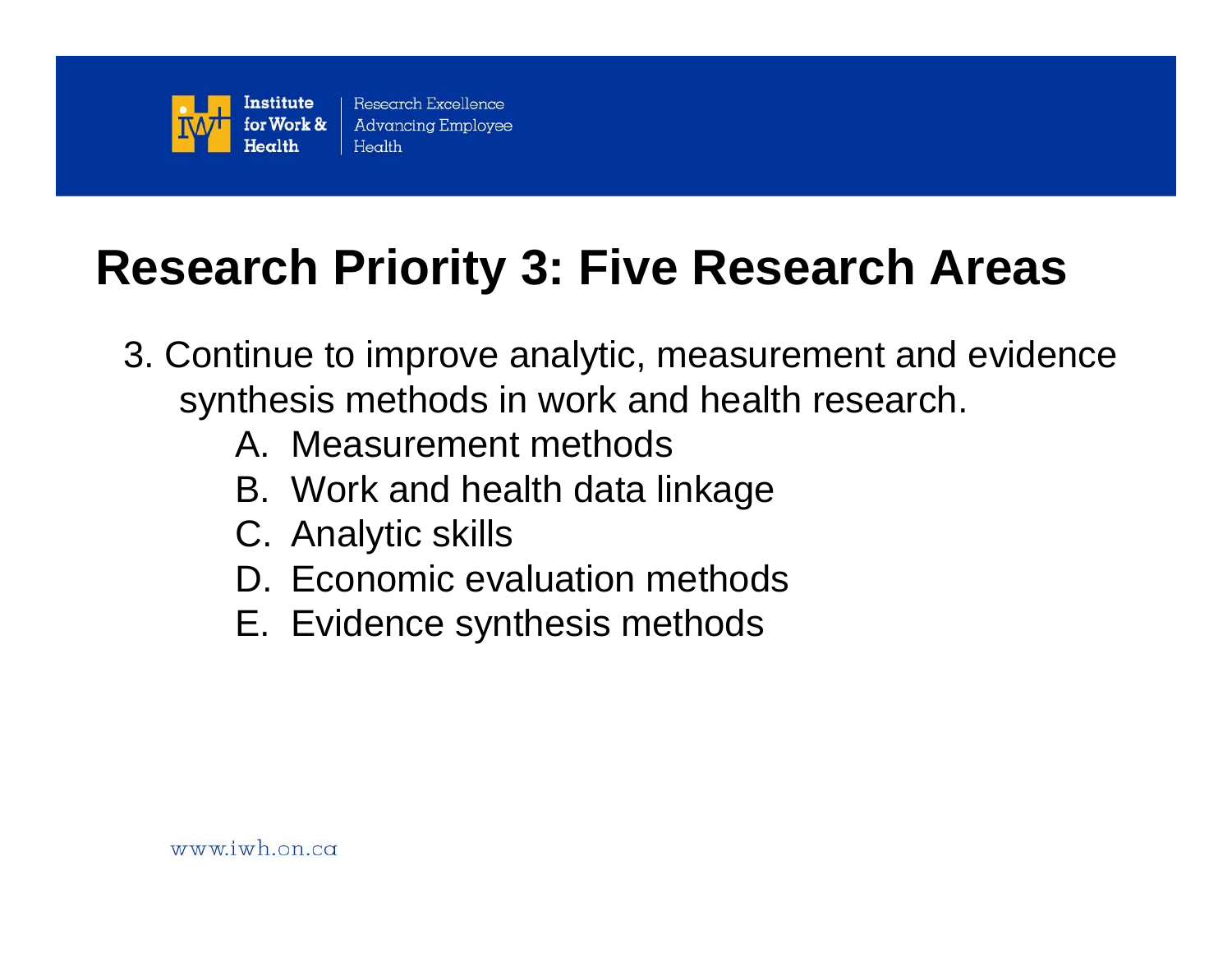

#### IWH Research Structure & Priorities

Prevention of Work-Related Injury and Illness

Prevention & Management of Work Disability



www.iwh.on.ca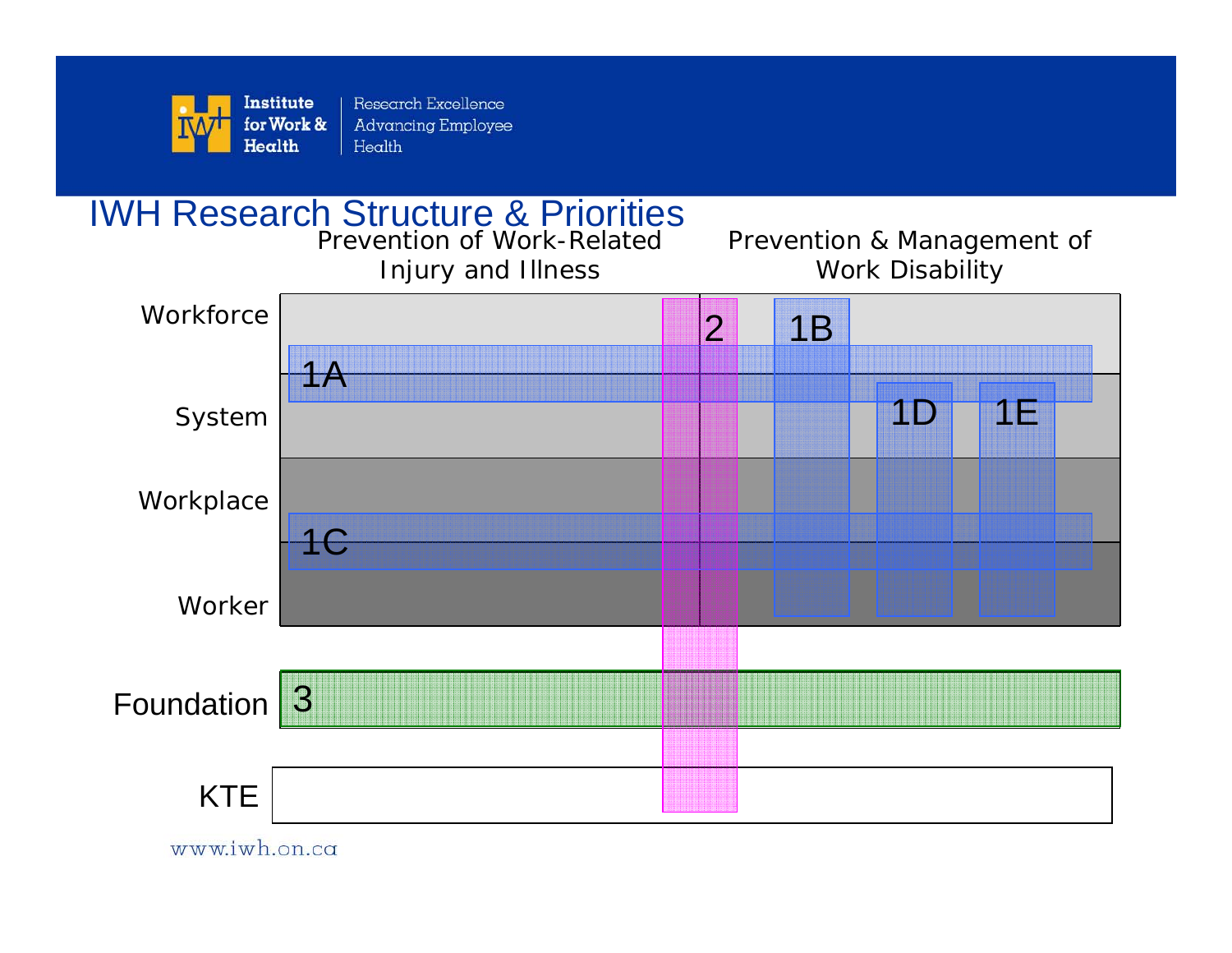

Research Excellence www.iwh.on.ca **Advancing Employee** Health